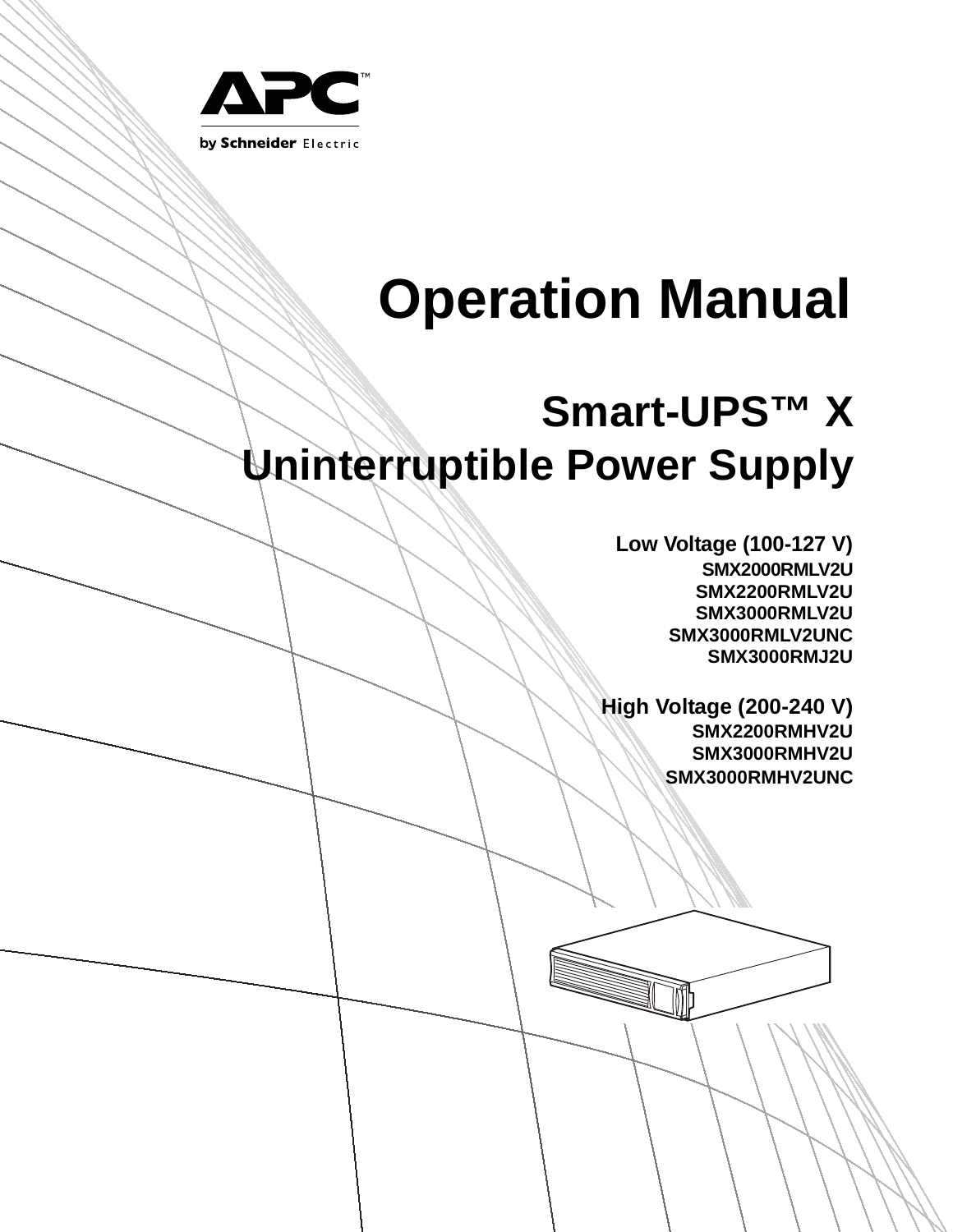# **Product Description**

The APC™ by Schneider Electric Smart-UPS™ is a high performance uninterruptible power supply (UPS). The UPS provides protection for electronic equipment from utility power blackouts, brownouts, sags, and surges, small utility power fluctuations and large disturbances. The UPS also provides battery backup power for connected equipment until utility power returns to safe levels or the batteries are fully discharged.

This user manual is available on the enclosed CD and on the APC by Schneider Electric Web site, www.apc.com.

### **Important Safety Messages**

Read the instructions carefully to become familiar with the equipment before trying to install, operate, service or maintain it. The following special messages may appear throughout this manual or on the equipment to warn of potential hazards or to call attention to information that clarifies or simplifies a procedure.



The addition of this symbol to a Caution product safety label indicates that a hazard exists that can result in injury and product damage if the instructions are not followed.

The following safety messages may appear throughout this manual to warn of potential hazards.

### **A** CAUTION

**CAUTION** indicates a potentially hazardous situation which, if not avoided, **can result in** equipment damage and minor or moderate injury.

### **CAUTION**

**CAUTION** indicates a potentially hazardous situation which, if not avoided, **can result in** equipment damage.

# **Safety and General Information**

**Inspect the package contents upon receipt. Notify the carrier and dealer if there is any damage.**

### **Read the Safety Guide supplied with this unit before installing the UPS.**

- Adhere to all local and national electrical codes.
- This UPS is intended for indoor use only.
- Do not operate this UPS in direct sunlight, in contact with fluids, or where there is excessive dust or humidity.
- Be sure the air vents on the UPS are not blocked. Allow adequate space for proper ventilation.
- The battery typically lasts for two to five years. Environmental factors impact battery life. Elevated ambient temperatures, poor quality utility power, and frequent short duration discharges will shorten battery life.
- Connect the UPS power cable directly to a wall outlet. Do not use surge protectors or extension cords.
- The batteries are heavy. Remove the batteries prior to installing the UPS in a rack.
- Always install external battery packs (XLBPs) at the bottom of the rack. The UPS must be installed above the XLBPs.
- The UPS display interface will recognize as many as 10 external battery packs connected to the UPS. However there is no limit to the number of XLBPs that can be used with the UPS.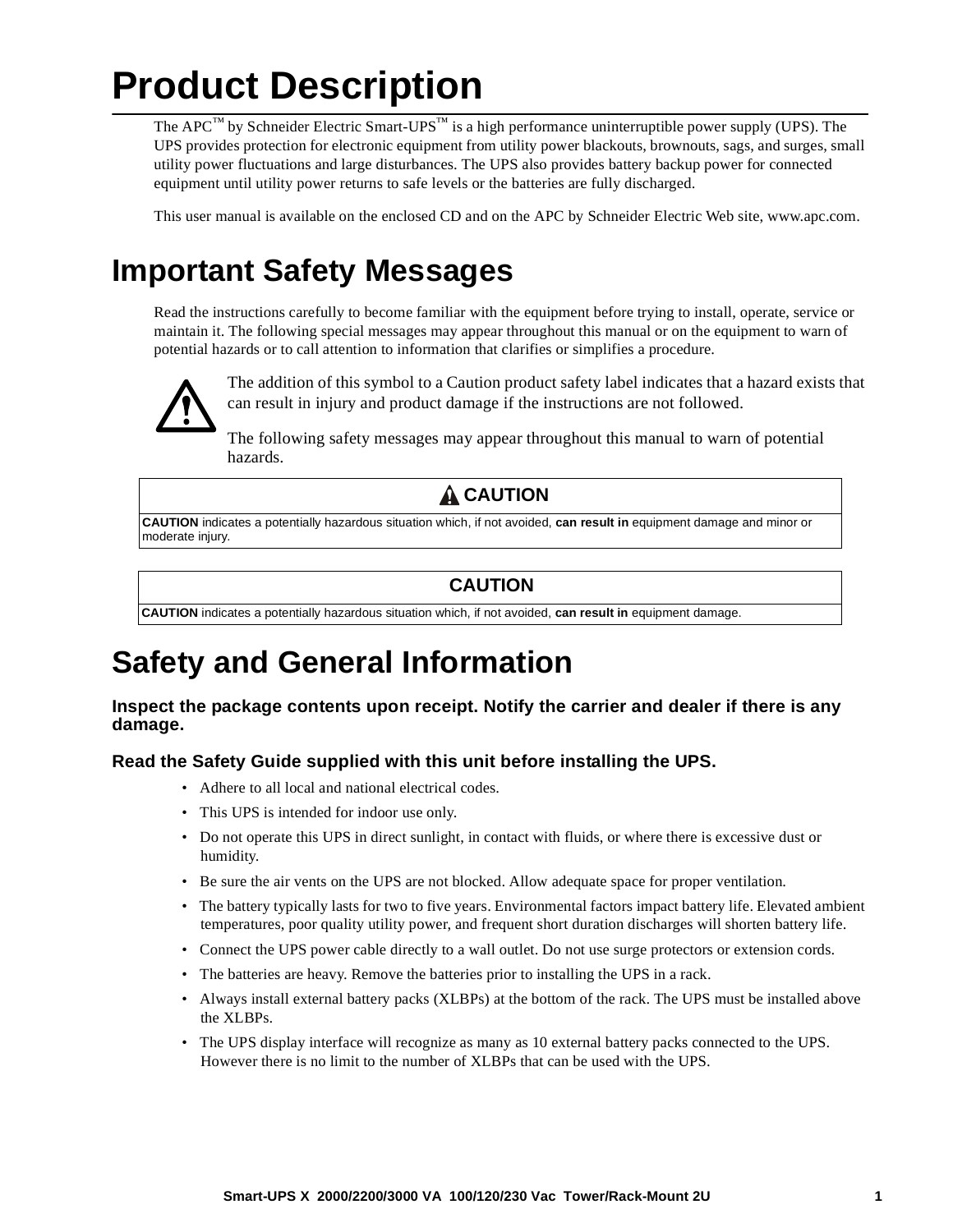# **Product Overview**

# **Specifications**

### **Environmental Specifications**

For additional specifications, refer to the APC by Schneider Electric Web site at www.apc.com.

|                                    | Operating                                   | $0^{\circ}$ to 40° C (32° to 104° F)                                         |  |
|------------------------------------|---------------------------------------------|------------------------------------------------------------------------------|--|
| <b>Temperature</b>                 | <b>Storage</b>                              | $-15^{\circ}$ to 45° C (5° to 113° F)<br>charge UPS battery every six months |  |
| <b>Maximum</b><br><b>Elevation</b> | Operating                                   | $3,000 \text{ m}$ (10,000 ft)                                                |  |
|                                    | <b>Storage</b>                              | $15,000 \text{ m}$ (50,000 ft)                                               |  |
| <b>Humidity</b>                    | 0% to 95% relative humidity, non-condensing |                                                                              |  |

### **High and Low Voltage Models**

**Low Voltage (100-127 V) High Voltage (200-240 V)** SMX2000RMLV2U SMX2200RMHV2U SMX2200RMLV2U SMX3000RMHV2U SMX3000RMLV2U SMX3000RMHV2UNC SMX3000RMLV2UNC SMX3000RMJ2U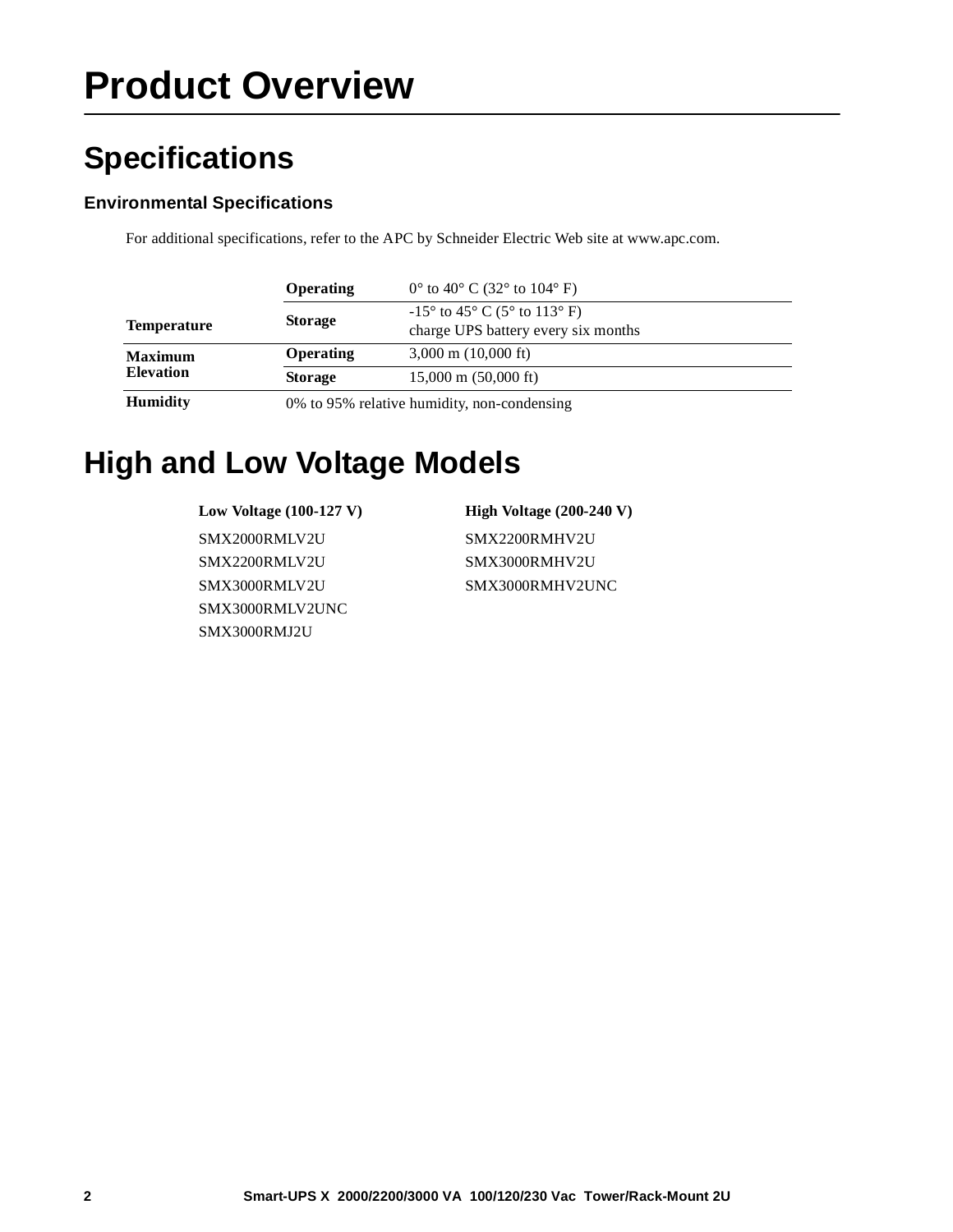# **Front Panel Features**



# **Rear Panel Features**

- 
- 
- **O** Chassis ground screw **C** EPO connector
- **O** Controllable Outlet Group 1 **Serial port**
- **O** Controllable Outlet Group 2 **CO** USB port



- **O** UPS input **O** External battery pack connector
	-
	-
	-

**2200 VA Low Voltage 2000 VA Low Voltage**





**PLAN** ര Furito su0492a **TO DOM** QQ 0  $\bullet$ ß Ô

**3000 VA Low Voltage 2200/3000 VA High Voltage**

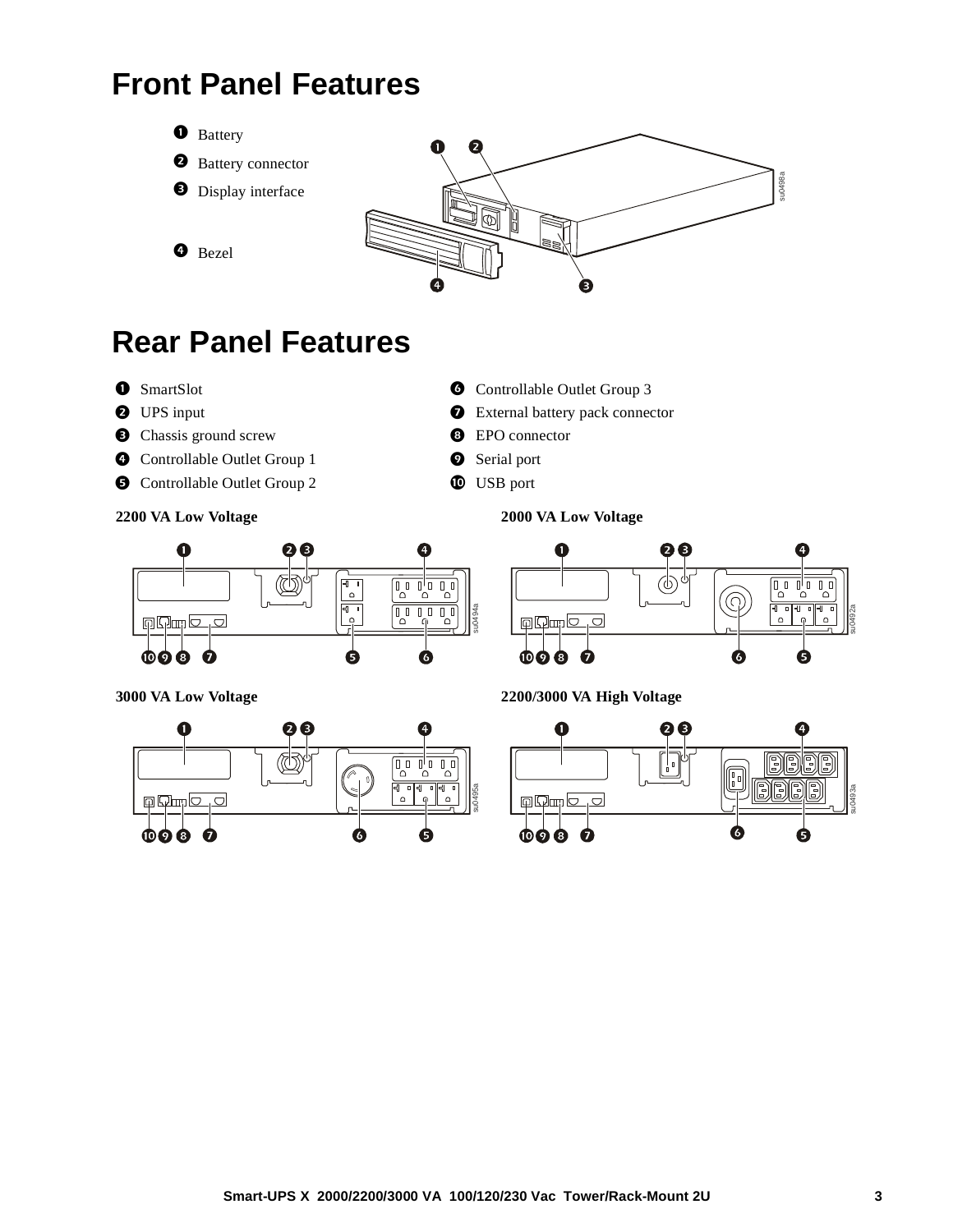# **Installation**

### **UPS**



For UPS installation information, refer to the Smart-UPS X 2000-3000 VA Installation Guide that is included with the UPS. The guide is also available on the enclosed CD and the APC by Schneider Electric Web site at www.apc.com.

### **Network Management Card**

For installation information, refer to the user manual provided with the Network Management Card (NMC). The user manual is also available on the APC by Schneider Electric Web site at www.apc.com.

### **External Battery Pack**



For installation information, refer to the SMX 120RMBP2U external battery pack Installation Guide that is included with the external battery pack (XLBP). The guide is also available on the enclosed CD and the APC by Schneider Electric Web site at www.apc.com.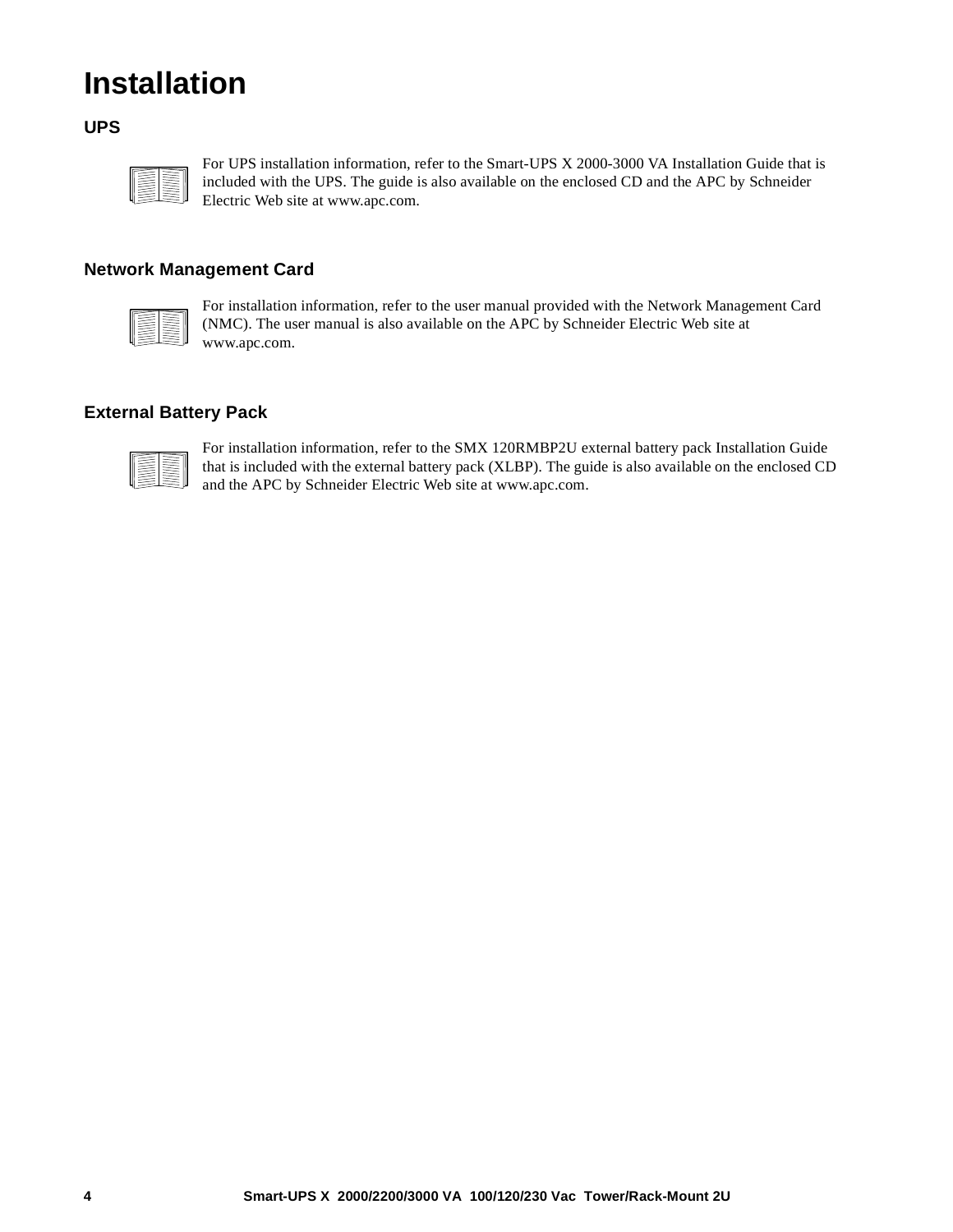# **Operation**

# **Connect Equipment to the UPS**

### **CAUTION**

### **RISK OF EQUIPMENT DAMAGE**

- Adhere to all local and national electrical codes.
- Wiring should be performed by qualified electrician.
- Always connect the UPS to a grounded outlet.

**Failure to follow these instructions can result in equipment damage**



**Note:** The UPS will charge to 90% capacity in the first three hours of normal operation. **Do not expect full battery runtime capability during this initial charge period.**

- 1. Connect equipment to the outlets on the rear panel of the UPS.
- 2. Connect the UPS to the building utility power. **Always connect the UPS to a two pole, three wire, grounded source.**
- 3. To [use the UPS as a master ON/OFF switch](#page-12-0), turn on all the equipment that is connected to the UPS.
- 4. Press the ON/OFF button on the front panel of the UPS to turn on the UPS and all connected equipment.
- 5. See "Switched Outlet Groups" on page 12 for information on how to use the switched outlet groups.

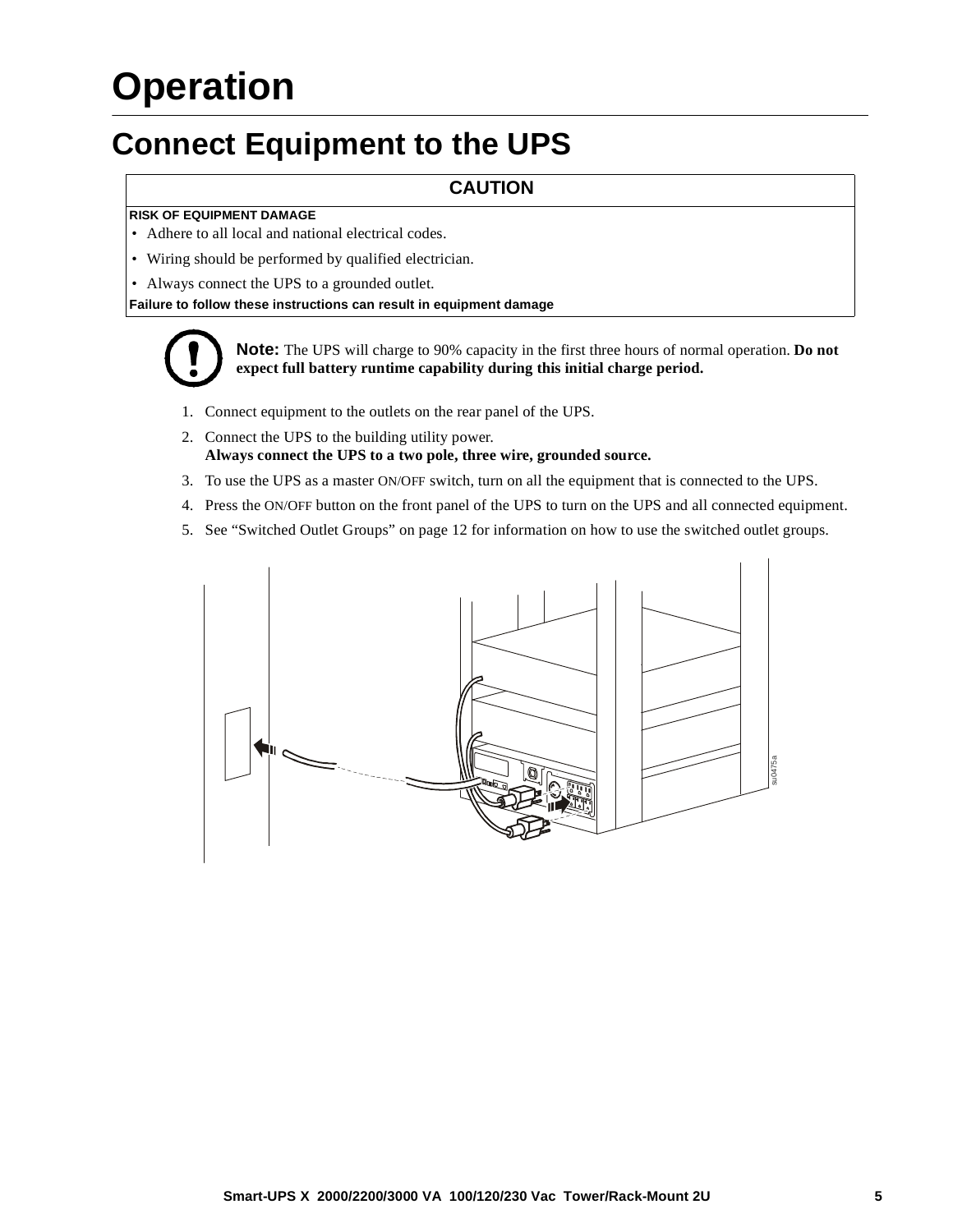### **Basic Connections**



**Serial port: Connect to a computer to use power management software, use the serial cable included with the unit.**



**USB port:** Connect to a computer to use power management software. **Note:** Serial and USB communication can not be used simultaneously.



**External Battery Pack connector:** Connect external battery packs to provide extended runtime during power outages. The UPS can support up to 10 external battery packs.



**Ground Screw:** The UPS features a ground screw for connecting the ground leads on transient voltage devices. Prior to connecting a ground lead, disconnect the UPS from utility power.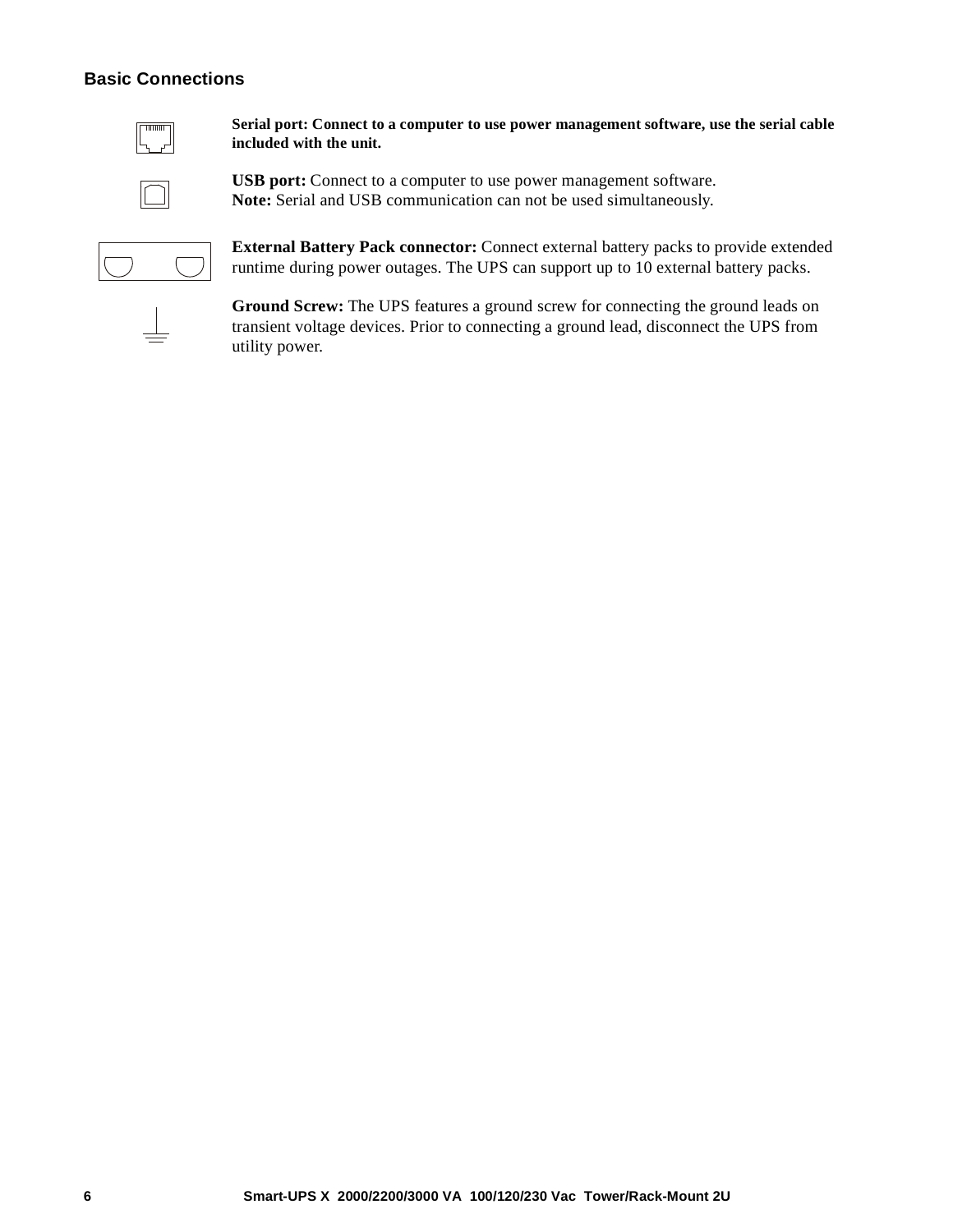# **Display Interface**

**Overview**



### **Using the display interface**

Use the UP/DOWN arrow buttons to scroll through the main menu options. Press ENTER to view the submenu under each main menu option. Press ESCAPE to exit a submenu and return to a main menu.

### **Menu Overview**

The Smart-UPS has Standard and Advanced menu screens. The Standard menu screens are the most commonly used screens. The Advanced menu screens are for more advanced users to configure additional features on the UPS.



**Note:** Actual menu screens may vary.

| <b>Main Menu</b>         | Overview                                              | <b>Standard</b> | <b>Advanced</b> |
|--------------------------|-------------------------------------------------------|-----------------|-----------------|
| <b>Scrolling Screens</b> | On Utility<br>(the UPS is operating on utility power) |                 | X               |
|                          | <b>Outlet Group Status</b>                            |                 | $\mathbf{X}$    |
|                          | Input and Output voltage                              |                 | X               |
|                          | Load meter                                            |                 | X               |
|                          | Battery charge and runtime                            |                 | X               |
|                          | Warnings                                              |                 | X               |
|                          | Load and Battery graphs                               | X               |                 |
| <b>Status</b>            | <b>Operating Mode</b>                                 | X               | X               |
|                          | Efficiency in % (Green mode only)                     | X               | X               |
|                          | Input and output voltage                              | X               | X               |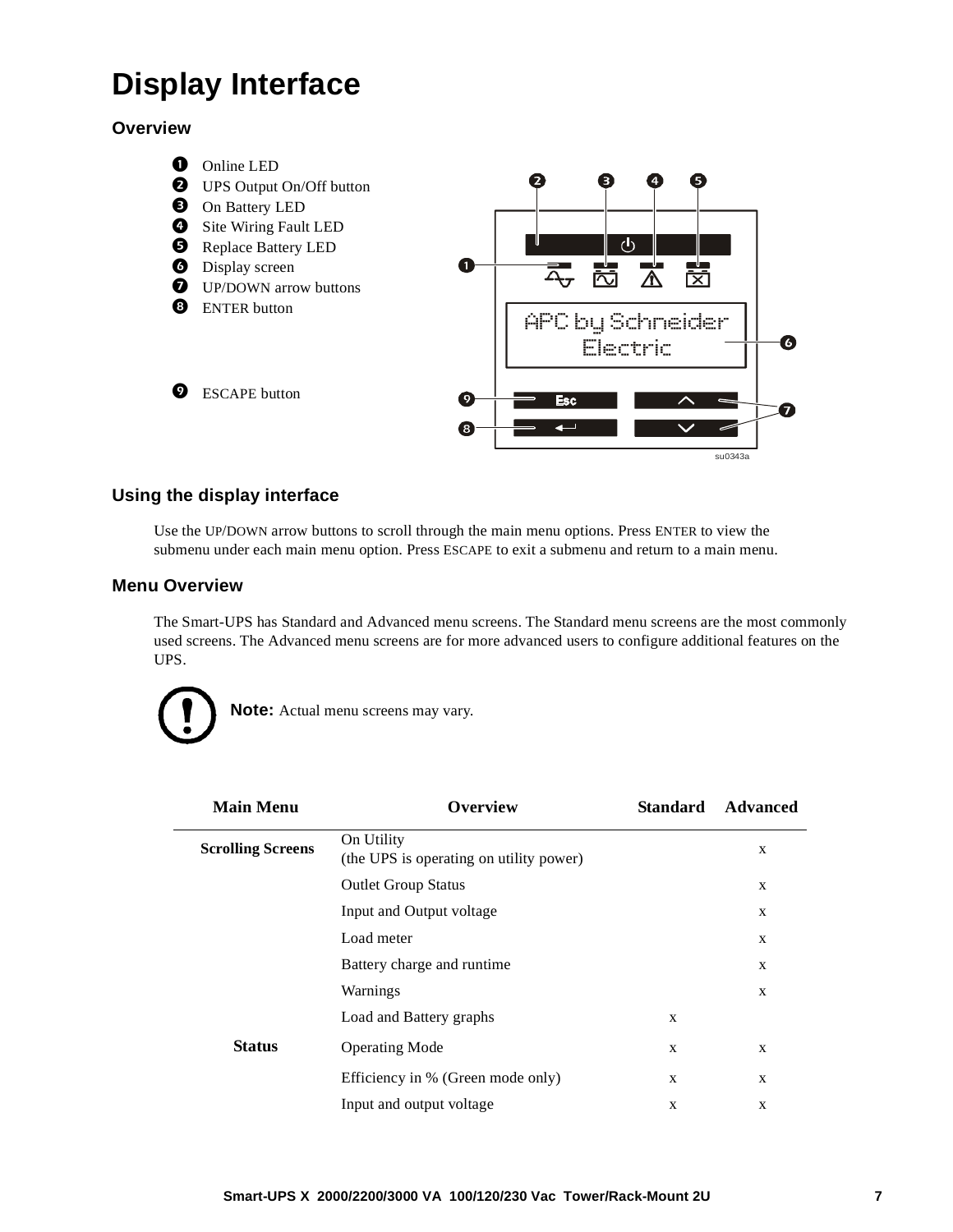| <b>Main Menu</b>              | <b>Overview</b>                                                                            | <b>Standard</b> | <b>Advanced</b> |
|-------------------------------|--------------------------------------------------------------------------------------------|-----------------|-----------------|
|                               | Load power (W) and VA                                                                      | $\mathbf X$     | X               |
|                               | Load $(A)$                                                                                 |                 | X               |
|                               | Load meter (kWh)                                                                           |                 | X               |
|                               | Last transfer to battery power information                                                 | X               | X               |
|                               | Battery charge and estimated run time                                                      | X               | X               |
|                               | <b>Battery</b> voltage                                                                     |                 | X               |
|                               | Number of external battery packs                                                           |                 | X               |
|                               | Internal battery temperature                                                               |                 | X               |
|                               | Run time calibration test results                                                          | X               | X               |
|                               | Self-test results                                                                          | X               | X               |
|                               | Status of the switched outlet group(s): On,<br>Off, Sleep, Reboot, Turning On, Turning Off |                 | X               |
|                               | Smart Slot information (if applicable)                                                     |                 | X               |
| Configuration                 | Language                                                                                   | X               | X               |
|                               | Local power quality                                                                        | X               | X               |
|                               | <b>Standard or Advanced menus</b>                                                          | X               | X               |
|                               | Audible alarms                                                                             | X               | X               |
|                               | High and low transfer points                                                               |                 | X               |
|                               | Low run time warning                                                                       |                 | X               |
|                               | Green mode (enable/disable)                                                                |                 | X               |
|                               | Output voltage                                                                             | X               | X               |
|                               | Battery self-test interval                                                                 | X               | X               |
|                               | Battery installation date                                                                  | X               | X               |
|                               | UPS firmware update (only available when<br>output is off)                                 | X               | X               |
|                               | UPS setup wizard                                                                           | X               | X               |
|                               | Reset to factory defaults                                                                  | X               | X               |
|                               | Switched outlet group(s) delays and settings                                               |                 | X               |
|                               | Smart Slot configuration (if applicable)                                                   |                 | X               |
| Control                       | Switched outlet group(s): Turn on, turn off,<br>put to sleep, or reboot                    |                 | X               |
| <b>Test &amp; Diagnostics</b> | UPS self-test.                                                                             | X               | X               |
|                               | Runtime calibration test.                                                                  | X               | X               |
|                               | Alarm and display test.                                                                    | X               | X               |
| <b>Statistics</b>             | Statistics about transfers to battery power,<br>time on battery, and total operating time  |                 | X               |
| Logs                          | Transfer log                                                                               |                 | X               |
|                               | Status log                                                                                 |                 | X               |
|                               | Fault log                                                                                  |                 | X               |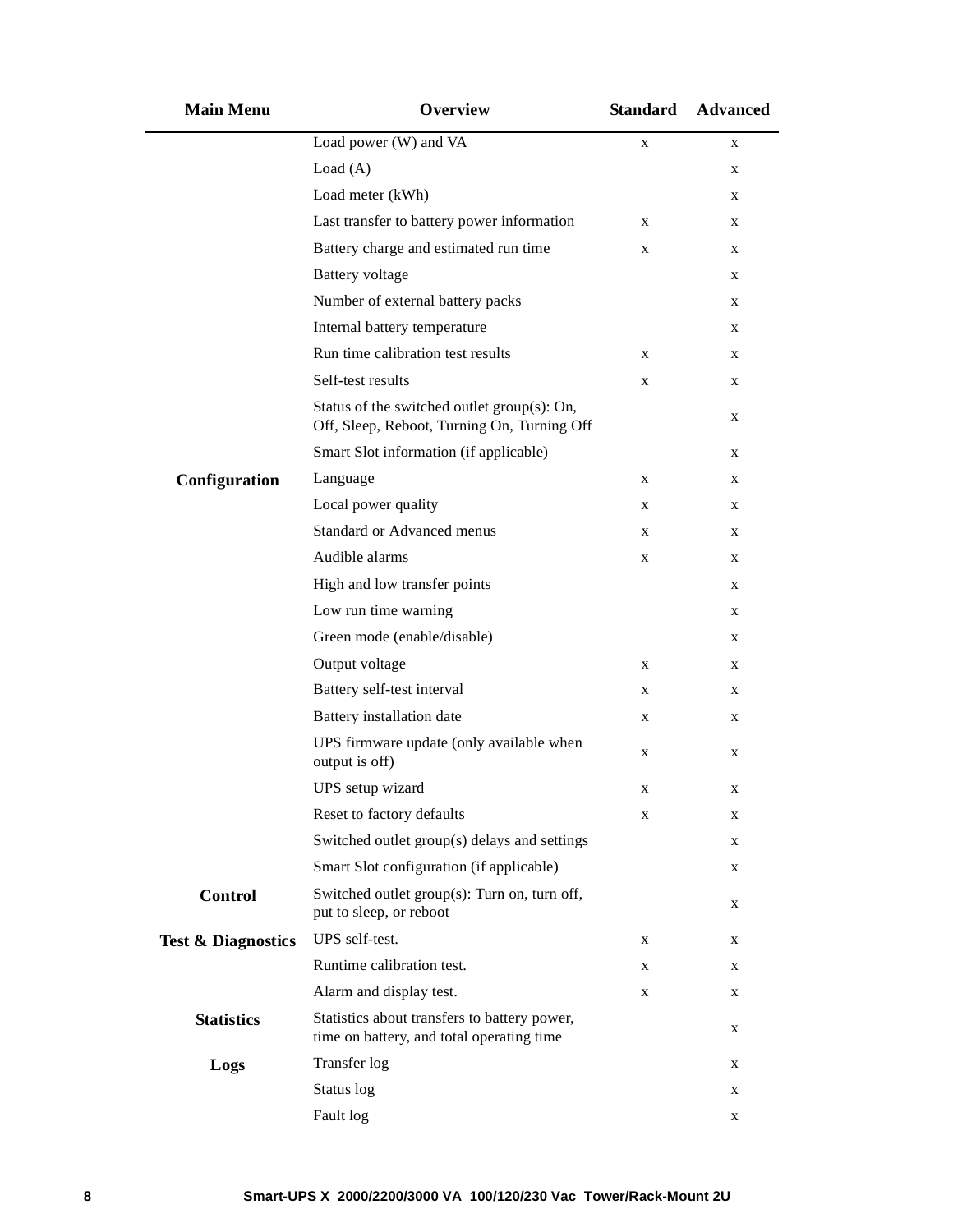| <b>Main Menu</b> | Overview                                                                                                                                                                                                                                   | <b>Standard</b> | Advanced |
|------------------|--------------------------------------------------------------------------------------------------------------------------------------------------------------------------------------------------------------------------------------------|-----------------|----------|
| About            | General information about the UPS,<br>including: model numbers, output voltage<br>setting, serial number, manufacture date,<br>replacement battery cartridge information,<br>firmware versions, and suggested battery<br>replacement date. | X               | X        |
|                  | SmartSlot card information (if applicable),<br>including IP address                                                                                                                                                                        |                 | X        |
|                  | PowerChute Business Edition information<br>(if applicable)                                                                                                                                                                                 |                 | X        |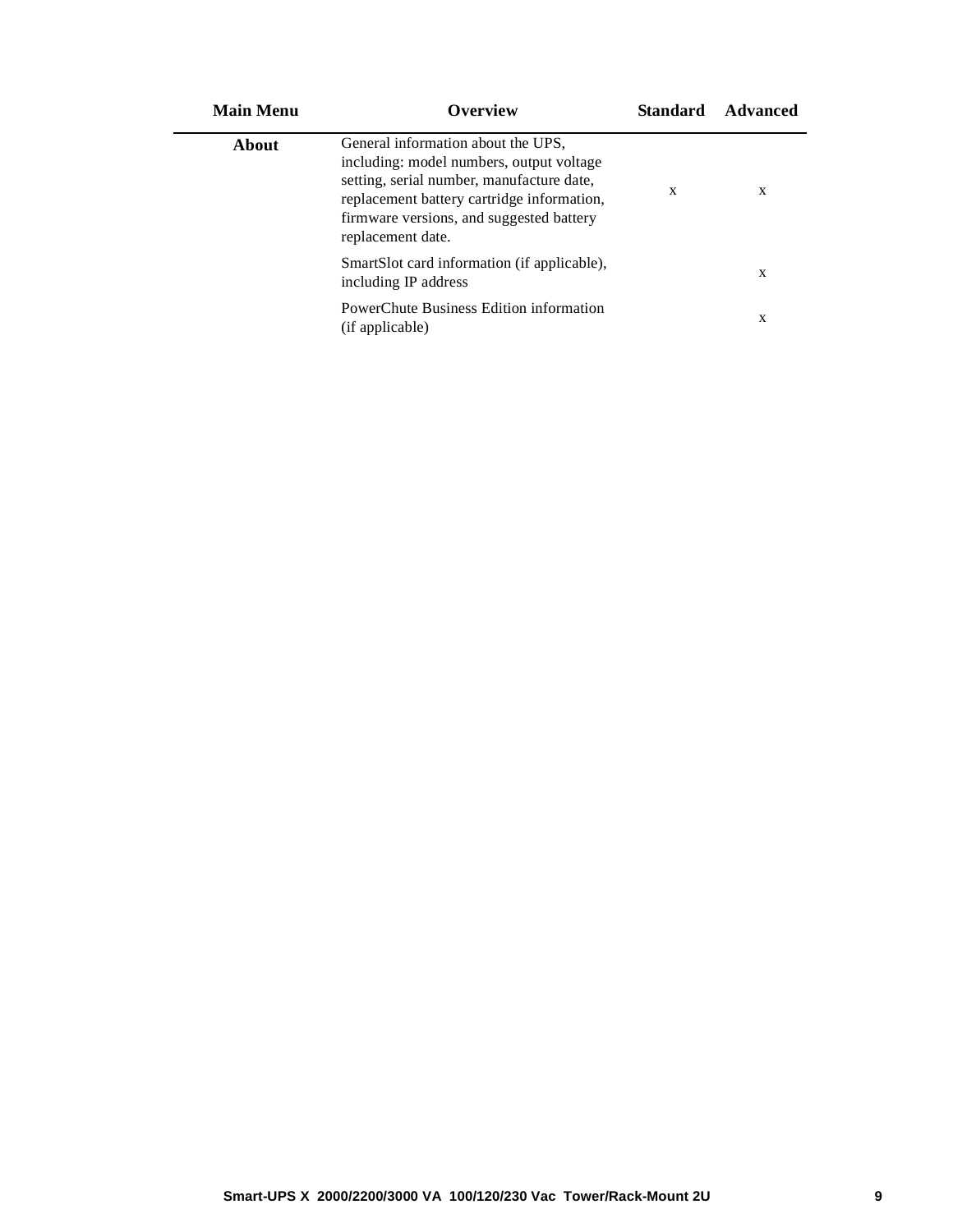# **Configuration**

# **UPS Settings**

### **Start up Settings**

Use the display interface to configure these settings at initial start up. The UPS will prompt for a response to each setting, if no response is given, the default setting will be used.



**Note:** The unit will not turn on until all of these settings are entered.

| <b>Function</b>               | <b>Factory Default</b>                  | <b>Options</b>                                                                                           | <b>Description</b>                                                                                                                                                                                                                                                                                                                                                       |
|-------------------------------|-----------------------------------------|----------------------------------------------------------------------------------------------------------|--------------------------------------------------------------------------------------------------------------------------------------------------------------------------------------------------------------------------------------------------------------------------------------------------------------------------------------------------------------------------|
| Language                      | English                                 | $\bullet$ English<br>$\bullet$ French*<br>$\bullet$ German*<br>• Spanish*<br>• Italian*<br>• Portuguese* | The language for the display interface.<br>*Language options will vary by model.                                                                                                                                                                                                                                                                                         |
| Output                        | Low Voltage: 120 V                      | $\cdot$ 100<br>$\cdot$ 110<br>•120<br>• 127                                                              |                                                                                                                                                                                                                                                                                                                                                                          |
| <b>Voltage</b>                | High Voltage: $230 \text{ V} \cdot 220$ | $\cdot$ 200<br>•208<br>•230<br>•240                                                                      | Set the output voltage setting while the UPS is in<br>Standby mode.                                                                                                                                                                                                                                                                                                      |
| <b>Input Power</b><br>Quality | Good                                    | $\bullet$ Good<br>$\bullet$ Fair<br>$\bullet$ Poor                                                       | Select the quality of input utility power.<br>• If Good is selected, the unit will go on battery<br>power more often to provide the cleanest power<br>supply to the connected equipment.<br>• If Poor is selected, the UPS will tolerate more<br>fluctuations in power and will go on battery power<br>less often.<br>If unsure of the local power quality, select Good. |
| <b>Menu Type</b>              | Standard                                | Standard or<br>Advanced                                                                                  | The advanced menus include all parameters. The<br>Standard menus display a limited set of menus and<br>options.                                                                                                                                                                                                                                                          |
| Date                          | UPS manufacture<br>$date + 90 days$     | mm-yyyy                                                                                                  | Enter the current date.                                                                                                                                                                                                                                                                                                                                                  |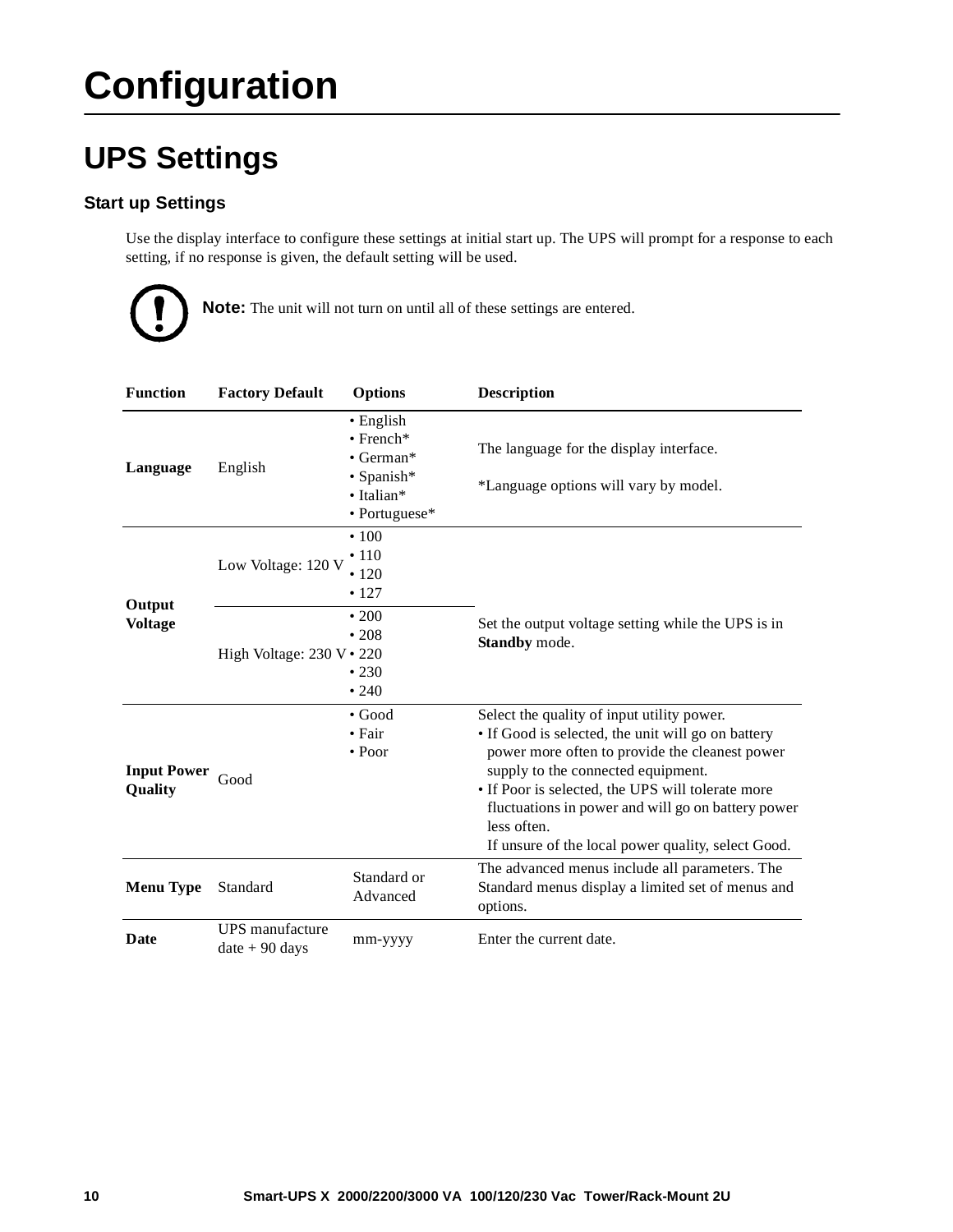### **General Settings**

Configure these settings at any time, using the display interface, PowerChute™ software, or a network management card.

| <b>Function</b>                               | <b>Factory Default</b> | <b>Options</b>              | <b>Description</b>                                                                                                                                                                                                                                                                                                                              |  |
|-----------------------------------------------|------------------------|-----------------------------|-------------------------------------------------------------------------------------------------------------------------------------------------------------------------------------------------------------------------------------------------------------------------------------------------------------------------------------------------|--|
|                                               | <b>Low Voltage</b>     |                             |                                                                                                                                                                                                                                                                                                                                                 |  |
|                                               | 100 V: 108 Vac         | 108-114 Vac                 |                                                                                                                                                                                                                                                                                                                                                 |  |
|                                               | 110 V: 116 Vac         | 116-125 Vac                 | To avoid unnecessary battery usage, set the                                                                                                                                                                                                                                                                                                     |  |
|                                               | 120 V: 127 Vac         | 127-136 Vac                 | transfer point higher if the utility voltage is                                                                                                                                                                                                                                                                                                 |  |
| <b>High Transfer</b>                          | 127 V: 134 Vac         | 134-143 Vac                 | chronically high and the connected                                                                                                                                                                                                                                                                                                              |  |
| Point                                         | <b>High Voltage</b>    |                             | equipment is known to work under this<br>condition. The POWER QUALITY setting will                                                                                                                                                                                                                                                              |  |
|                                               | 200 V: 216 Vac         | 216-228 Vac                 | automatically change this setting.                                                                                                                                                                                                                                                                                                              |  |
|                                               | 208 V: 220 Vac         | 220-235 Vac                 | Note: Use the Advanced Menus to configure                                                                                                                                                                                                                                                                                                       |  |
|                                               | 220 V: 242 Vac         | 242-254 Vac                 | this setting.                                                                                                                                                                                                                                                                                                                                   |  |
|                                               | 230 V: 253 Vac         | 253-265 Vac                 |                                                                                                                                                                                                                                                                                                                                                 |  |
|                                               | 240 V: 264 Vac         | 264-276 Vac                 |                                                                                                                                                                                                                                                                                                                                                 |  |
|                                               | <b>Low Voltage</b>     |                             |                                                                                                                                                                                                                                                                                                                                                 |  |
|                                               | 100 V: 92 Vac          | 86-92 Vac                   |                                                                                                                                                                                                                                                                                                                                                 |  |
|                                               | 110 V: 98 Vac          | 89-98 Vac                   |                                                                                                                                                                                                                                                                                                                                                 |  |
|                                               | 120 V: 106 Vac         | 97-106 Vac                  | Set the transfer point lower if the utility<br>voltage is chronically low and the connected                                                                                                                                                                                                                                                     |  |
|                                               | 127 V: 112 Vac         | 103-112 Vac                 | equipment can tolerate this condition. The                                                                                                                                                                                                                                                                                                      |  |
| <b>Low Transfer</b><br>Point                  | <b>High Voltage</b>    |                             | POWER QUALITY setting will automatically                                                                                                                                                                                                                                                                                                        |  |
|                                               | 200 V: 184 Vac         | 172-184 Vac                 | change this setting.                                                                                                                                                                                                                                                                                                                            |  |
|                                               | 208 V: 184 Vac         | 169-184 Vac                 | Note: Use the Advanced Menus to configure                                                                                                                                                                                                                                                                                                       |  |
|                                               | 220 V: 198 Vac         | 186-198 Vac                 | this setting.                                                                                                                                                                                                                                                                                                                                   |  |
|                                               | 230 V: 207 Vac         | 195-207 Vac                 |                                                                                                                                                                                                                                                                                                                                                 |  |
|                                               | 240 V: 216 Vac         | 204-216 Vac                 |                                                                                                                                                                                                                                                                                                                                                 |  |
| <b>Green Mode</b>                             |                        |                             | If the UPS input voltage is between the high transfer point and the lower transfer point, the<br>unit will operate in green mode. Configure this setting using the Advanced menus.                                                                                                                                                              |  |
|                                               |                        | • Normal                    | Select the level of sensitivity to power                                                                                                                                                                                                                                                                                                        |  |
| <b>Transfer</b><br><b>Sensitivity</b>         | Normal                 | • Reduced<br>$\bullet$ Low  | events that the UPS will tolerate.<br>• Normal: The UPS will go on battery power<br>more often to provide the cleanest power<br>supply to the connected equipment.<br>• Reduced: The UPS will tolerate some<br>fluctuations in power.<br>• Low: The UPS will tolerate more<br>fluctuations in power and will go on<br>battery power less often. |  |
|                                               |                        |                             | If the connected load is sensitive to power<br>disturbances, set the sensitivity to Normal<br>using the advanced Configuration menu.                                                                                                                                                                                                            |  |
| <b>Low Runtime</b><br><b>Warning</b>          | 150 sec                | Set the value in<br>seconds | The UPS will emit an audible alarm when<br>the remaining runtime has reached this level.                                                                                                                                                                                                                                                        |  |
| Date of Last<br><b>Battery</b><br>Replacement | Date set at factory    |                             | Reset this date when the battery module is replaced.                                                                                                                                                                                                                                                                                            |  |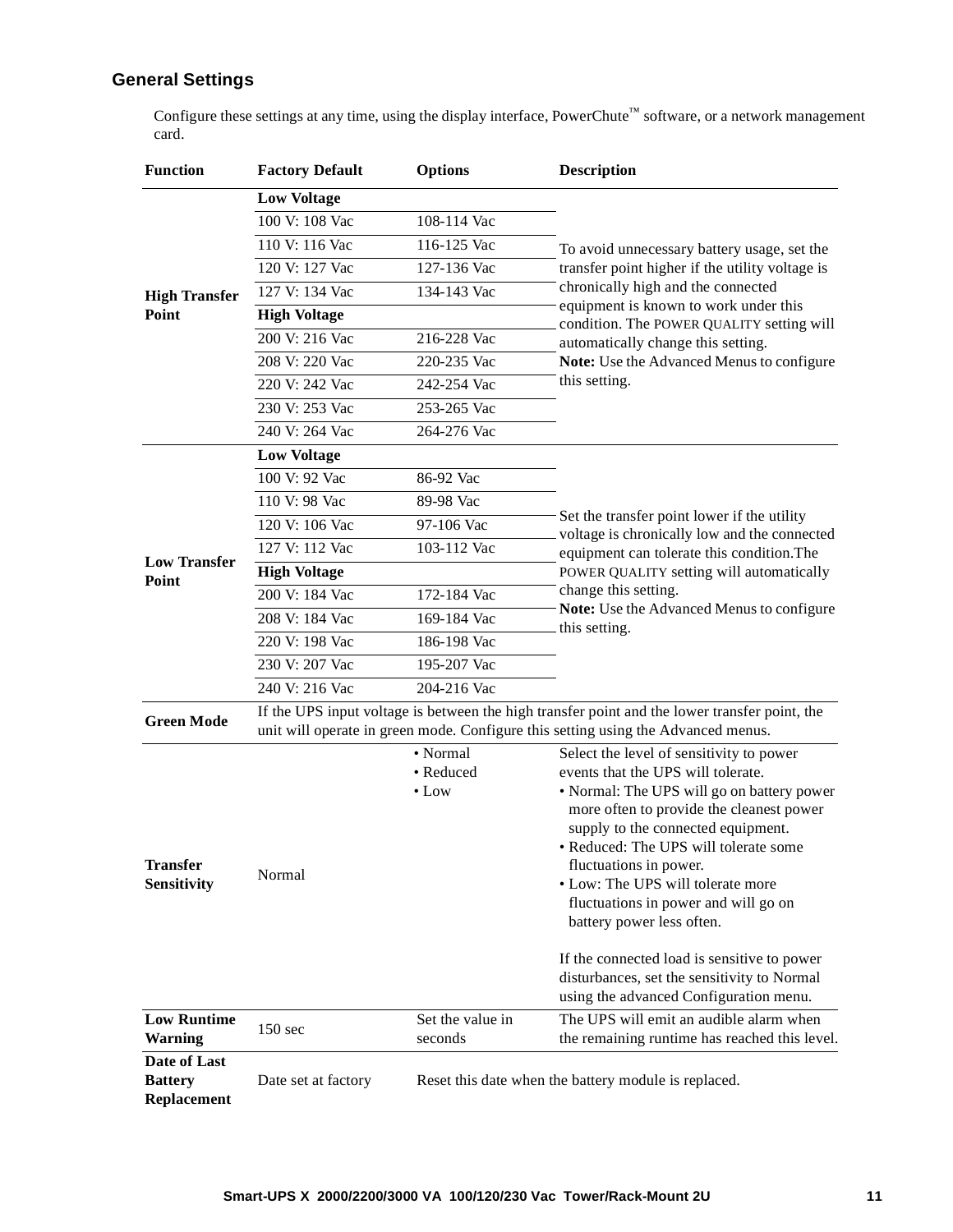| <b>Function</b>                           | <b>Factory Default</b>                                                                                   | <b>Options</b>                                                                                                  | <b>Description</b>                                                                                                                        |
|-------------------------------------------|----------------------------------------------------------------------------------------------------------|-----------------------------------------------------------------------------------------------------------------|-------------------------------------------------------------------------------------------------------------------------------------------|
| <b>Audible Alarm</b> On                   |                                                                                                          | On/Off                                                                                                          | The UPS will never beep if all audible<br>alarms are set to Off or when the display<br>buttons are pressed.                               |
| <b>Auto Self-Test</b>                     | On start-up and every $14 \cdot$ Turn on $+ 14$ days<br><b>Interval Setting</b> days since the last test | • Last test $+$ 14 days<br>• Last test $+7$ days<br>• Turn on $+7$ days<br>• On startup only<br>$\bullet$ Never | The interval at which the UPS will execute a<br>self-test. The batteries much be charged to at<br>least 70% capacity to perform the test. |
| <b>Reset to Factory</b><br><b>Default</b> | N <sub>0</sub>                                                                                           | Yes/No                                                                                                          | Restore the UPS factory default settings.                                                                                                 |

### <span id="page-12-0"></span>**Switched Outlet Groups**

### **Overview**

The Switched Outlet Groups can be configured to independently turn off, turn on, shut down, put into sleep mode, and reboot connected equipment.

The Switched Outlet Groups can be commanded to do the following:

- Turn off: Disconnect from power immediately and restart only with a manual command
- Turn on: Connect to power immediately
- Shutdown: Disconnect power in sequence, and automatically reapply power in sequence when utility power becomes available
- Reboot: Shut down and restart
- Sleep: Reboot after a long delay

In addition, the Switched Outlet Groups can be configured to do the following:

- Turn on or off in a specified sequence
- Automatically turn off or shut down when various conditions occur



**Note:** Whether the Switched Outlet Groups are configured or not, all of the outlets provide battery backup power.

### **Using the Switched Outlet Groups**

- 1. Connect critical equipment to a Switched Outlet Group.
- 2. Connect peripheral equipment to the other Switched Outlet Groups.
	- During a power outage, to conserve battery runtime, nonessential equipment can be configured to shut down after a short delay
	- If equipment has dependent peripherals that must restart or shut down in a specific order, such as an ethernet switch that must restart before a connected server, connect the devices to separate groups
	- Equipment that needs to reboot independently from other equipment should be added to a separate group
- 3. Use the Configuration menus to configure how the Switched Outlet Groups will react in the event of a power outage.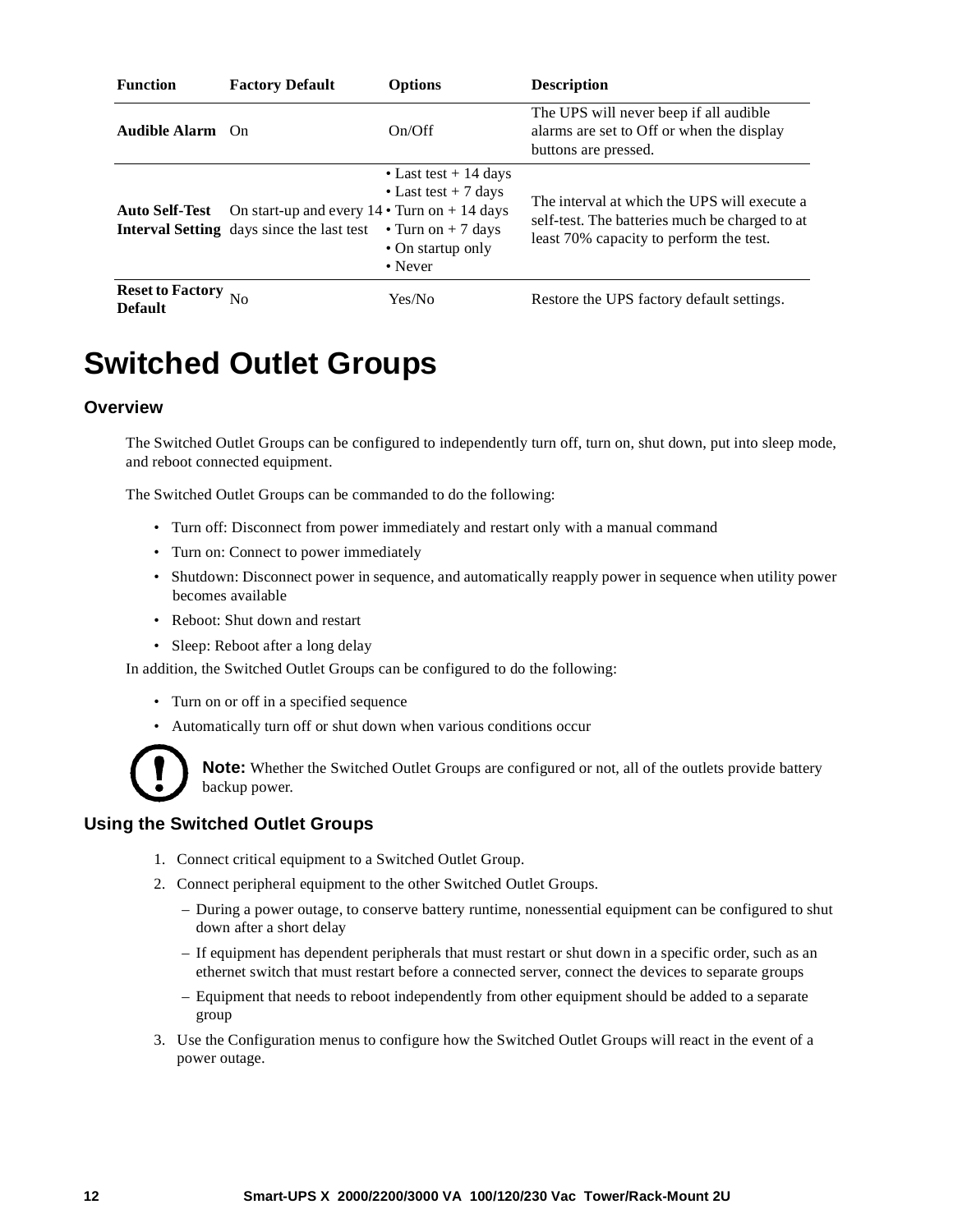### **Customize the Switched Outlet Groups**

| <b>Function</b>                                           | <b>Factory Default</b> | <b>Options</b>                                                                                                                         | <b>Description</b>                                                                                                                                                                                                                       |
|-----------------------------------------------------------|------------------------|----------------------------------------------------------------------------------------------------------------------------------------|------------------------------------------------------------------------------------------------------------------------------------------------------------------------------------------------------------------------------------------|
| <b>Name String Outlet</b><br>Group                        | Outlet Group 1, 2, 3   | Edit these names using an external interface, such as the Network<br>Management Card Web interface.                                    |                                                                                                                                                                                                                                          |
| <b>UPS Name String</b>                                    | <b>APC UPS</b>         |                                                                                                                                        |                                                                                                                                                                                                                                          |
| <b>Turn On Delay</b>                                      | 0 <sub>sec</sub>       | Set the value in<br>seconds                                                                                                            | The amount of time the Switched Outlet Groups will<br>wait between receiving the command to turn on and<br>the actual startup.                                                                                                           |
| <b>Turn Off Delay</b>                                     | 90 sec                 | Set the value in<br>seconds                                                                                                            | The amount of time that the Switched Outlet Groups<br>will wait between receiving the command to turn off<br>and the actual shut down.                                                                                                   |
| <b>Reboot Duration</b>                                    | 8 sec                  | Set the value in<br>seconds                                                                                                            | The amount of time that the Switched Outlet Groups<br>must remain off before it will restart.                                                                                                                                            |
| <b>Minimum Return</b><br><b>Time</b>                      | 0 <sub>sec</sub>       | Set the value in<br>seconds                                                                                                            | The amount of battery runtime that must be available<br>before the Switched Outlet Groups will turn on again<br>after a shutdown.                                                                                                        |
| <b>Load Shed On</b><br><b>Battery</b>                     | Disabled               | • Shutdown with<br>Delay<br>· Shutdown<br>immediately<br>• Turn off with delay<br>• Disabled                                           | When the unit switches to battery power, the UPS can<br>disconnect power to the Switched Outlet Groups to<br>save runtime.<br>• Turn off immediately Configure this delay time, use the LOAD SHED TIME<br>WHEN ON BATTERY setting.       |
| <b>Load Shed Time</b><br>when On Battery                  | Disabled               | Set the value in<br>seconds                                                                                                            | The amount of time the outlets will function on<br>battery power before they will turn off.                                                                                                                                              |
| <b>Load Shed On</b><br><b>Runtime</b>                     | Disabled               | • Shutdown with delay<br>• Shutdown<br>immediately<br>• Turn off immediately REMAINING setting.<br>• Turn off with delay<br>· Disabled | Configure this time using the LOAD SHED RUNTIME                                                                                                                                                                                          |
| <b>Load Shed On</b><br><b>Runtime</b><br><b>Remaining</b> | Disabled               | Set the value in<br>seconds                                                                                                            | When the remaining runtime reaches this level, the<br>Switched Outlet Groups will turn off.                                                                                                                                              |
| <b>Load Shed on</b><br>Overload                           | Disabled               | • Disabled<br>• Enabled                                                                                                                | In the event of an overload (greater than 105%<br>output), the Switched Outlet Groups will immediately<br>turn off to conserve power for critical loads. The<br>Switched Outlet Groups will only turn on again with a<br>manual command. |

Use the **Control** menus to customize the Switched Outlet Groups.

### **Network Management Card Settings**

These settings are available only on units that have a Network Management Card (NMC).

- NMC IP Address Mode
- NMC Default Gateway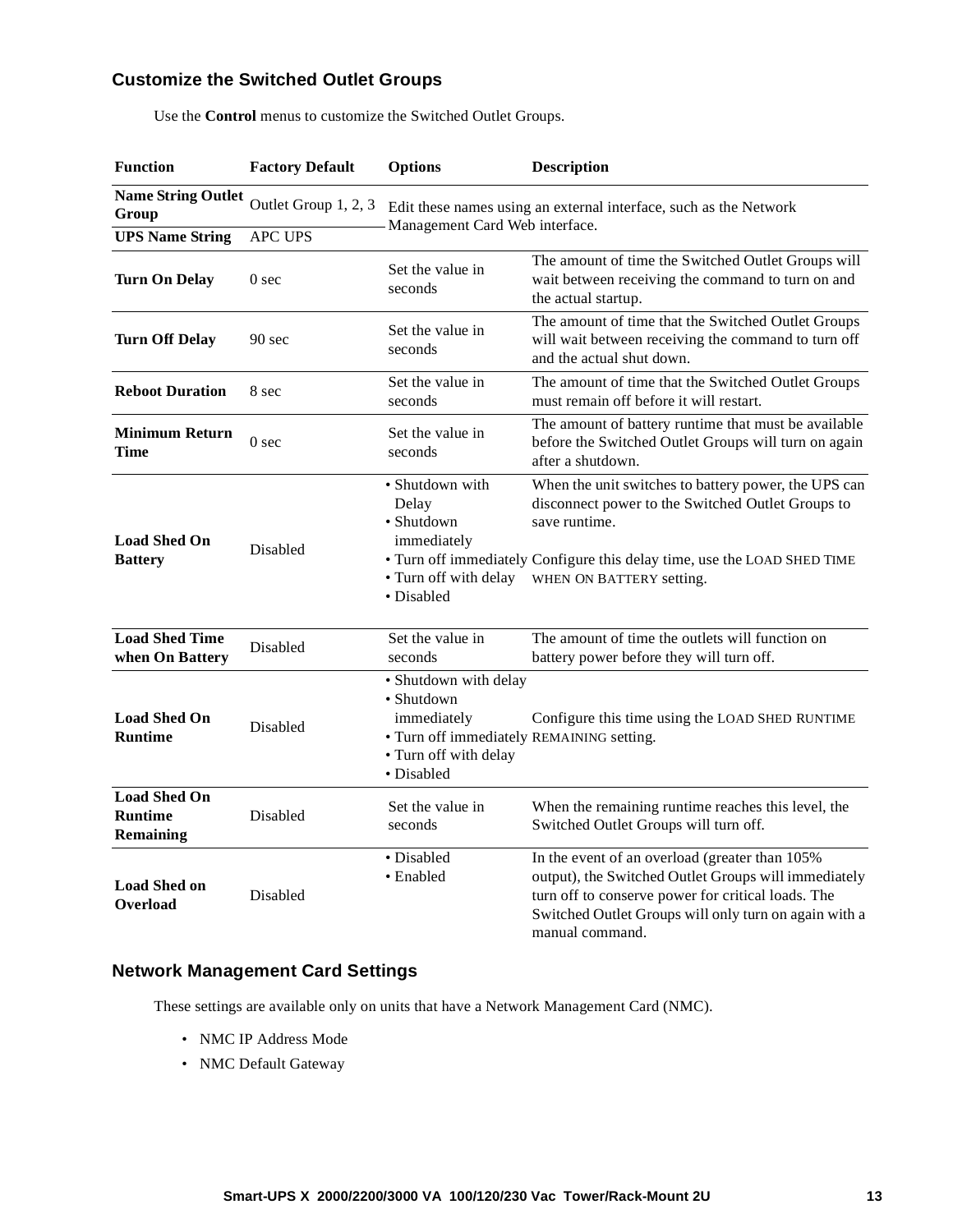# **Emergency Power Off**

### **EPO Overview**

The Emergency Power Off (EPO) option is a safety feature that will immediately disconnect all connected equipment from utility power. The UPS will immediately shut down and will not switch to battery power.

Connect each UPS to the EPO switch.

The UPS must be manually restarted to reapply power to connected equipment. Press ON/OFF on the front panel of the UPS.

#### **Adhere to all national and local electrical codes. Wiring must be performed by a qualified electrician.**

### **Normally open contacts**

- 1. If the EPO switch or relay contacts are normally open, insert the wires from the switch or contacts at pins 1 and 2 of the EPO terminal block. Use 16-28 AWG wire.
- 2. Secure the wires by tightening the screws.

If the contacts are closed, the UPS will turn OFF and power will be removed from the load.

#### **Normally closed contacts**

- 1. If the EPO switch or relay contacts are normally closed, insert the wires from the switch or contacts at pins 2 and 3 of the EPO terminal block. Use 16-28 AWG wire.
- 2. Insert a wire jumper between pins 1 and 2. Secure the wires by tightening the three screws at positions 1, 2, and 3.

If the contacts are opened, the UPS will turn OFF and power will be removed from the load.

**Note:** Pin 1 is the power source for the EPO circuit, it provides a few milliampere of 24 V power.

If the normally closed (NC) EPO configuration is used, the EPO switch or relay should be rated for dry circuit applications, the rating should be for low voltage and low current applications. This normally implies the contacts are gold-plated.

The EPO interface is a Safety Extra Low Voltage (SELV) circuit. Connect the EPO interface only to other SELV circuits. The EPO interface monitors circuits that have no determined voltage potential. SELV circuits are controlled by a switch or relay properly isolated from utility power. To avoid damage to the UPS, do not connect the EPO interface to any circuit other than a SELV circuit.

Use one of the following cable types to connect the UPS to the EPO switch.

- CL2: Class 2 cable for general use.
- CL2P: Plenum cable for use in ducts, plenums, and other spaces used for environmental air.
- CL2R: Riser cable for use in a vertical run in a floor-to-floor shaft.
- CLEX: Limited use cable for use in dwellings and for use in raceways.
- Installation in Canada: Use only CSA certified, type ELC, (extra-low voltage control cable).
- Installation in countries other than Canada and the USA: Use standard low-voltage cable in accordance with national and local regulations.



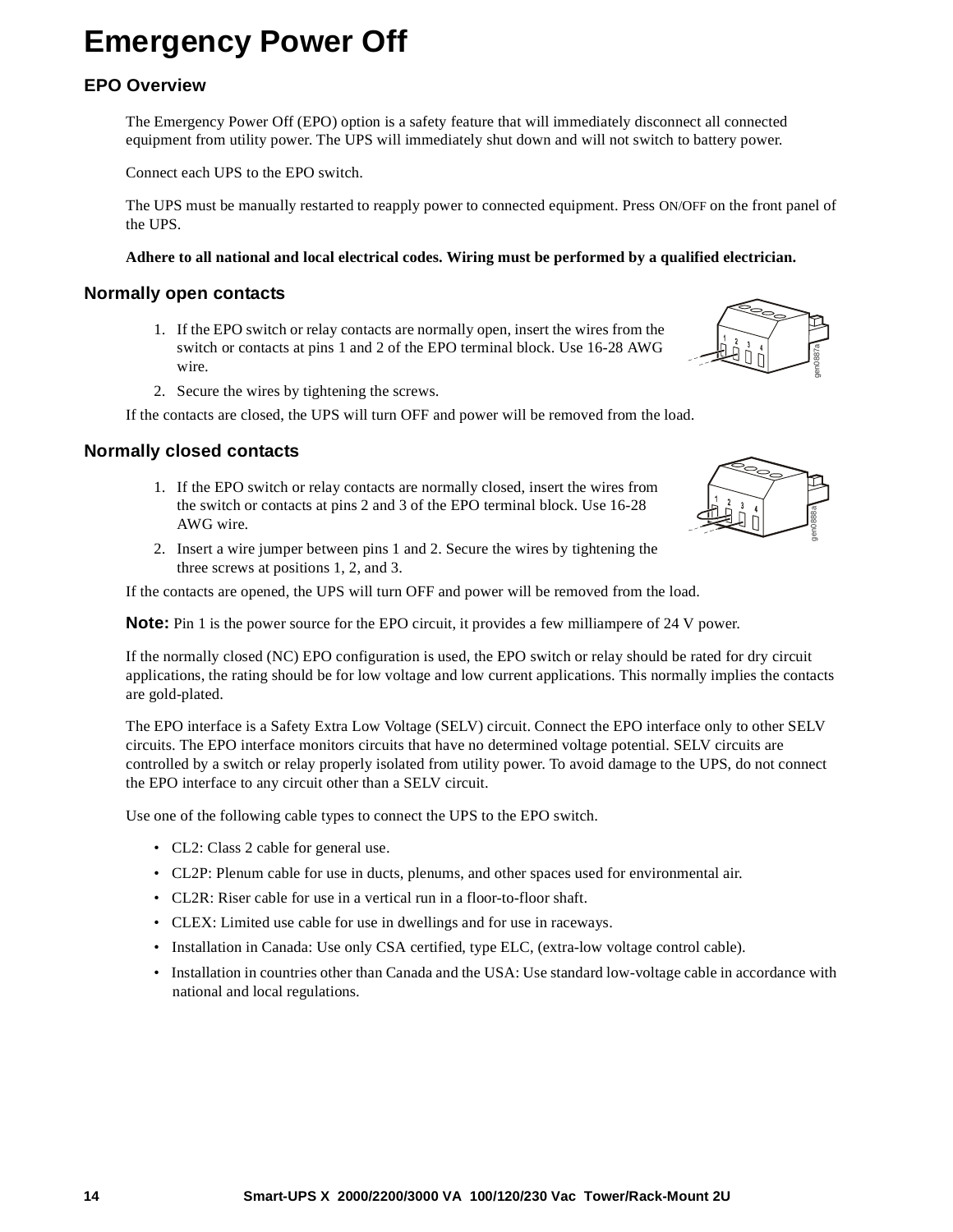# **Troubleshooting**

| <b>Problem and Possible Cause</b>                                                                                   | <b>Solution</b>                                                                                                                                                                                                                                                                                                                 |  |  |
|---------------------------------------------------------------------------------------------------------------------|---------------------------------------------------------------------------------------------------------------------------------------------------------------------------------------------------------------------------------------------------------------------------------------------------------------------------------|--|--|
| The UPS will not turn on or there is no output                                                                      |                                                                                                                                                                                                                                                                                                                                 |  |  |
| The unit has not been turned on.                                                                                    | Press the ON button to turn on the UPS.                                                                                                                                                                                                                                                                                         |  |  |
| The UPS is not connected to utility<br>power.                                                                       | Ensure that the power cable is securely connected to the unit and to the utility<br>power supply.                                                                                                                                                                                                                               |  |  |
| There is an internal UPS fault.                                                                                     | Do not attempt to use the UPS. Unplug the UPS and have it serviced<br>immediately.                                                                                                                                                                                                                                              |  |  |
| The UPS is operating on battery, while connected to utility power                                                   |                                                                                                                                                                                                                                                                                                                                 |  |  |
| There is very high, very low, or distorted<br>input line voltage or frequency.                                      | Move the UPS to a different outlet on a different circuit. Test the input voltage<br>with the utility voltage display. If acceptable to the connected equipment,<br>reduce the UPS sensitivity.                                                                                                                                 |  |  |
|                                                                                                                     | Test the utility input power to ensure the unit is receiving input power.                                                                                                                                                                                                                                                       |  |  |
| UPS is emits intermittent beeps                                                                                     |                                                                                                                                                                                                                                                                                                                                 |  |  |
| The UPS is in normal operation.                                                                                     | The UPS is protecting the connected equipment. See the display interface to<br>view the status of the UPS.                                                                                                                                                                                                                      |  |  |
| UPS does not provide expected backup time                                                                           |                                                                                                                                                                                                                                                                                                                                 |  |  |
| The UPS battery is weak due to a recent<br>outage or is near the end of its service<br>life.                        | Charge the battery. Batteries require recharging after extended outages and<br>wear out faster when put into service often or when operated at elevated<br>temperatures. If the battery is near the end of its service life, consider<br>replacing the battery even if the replace battery indicator is not yet<br>illuminated. |  |  |
| The UPS is overloaded.                                                                                              | Check the UPS load display. Unplug unnecessary equipment, such as printers.                                                                                                                                                                                                                                                     |  |  |
| The Fault LED is illuminated<br>The UPS displays a fault message and emits a constant beeping sound                 |                                                                                                                                                                                                                                                                                                                                 |  |  |
| Internal UPS fault.                                                                                                 | Do not attempt to use the UPS. Turn the UPS off and have it serviced<br>immediately.                                                                                                                                                                                                                                            |  |  |
| The Replace Battery LED is illuminated                                                                              |                                                                                                                                                                                                                                                                                                                                 |  |  |
| The battery has a weak charge.                                                                                      | Allow the battery to recharge for at least four hours. Then, perform a self-test.<br>If the problem persists after recharging, replace the battery.                                                                                                                                                                             |  |  |
| The replacement battery is not properly<br>connected.                                                               | Ensure that the battery connector is securely connected.                                                                                                                                                                                                                                                                        |  |  |
| The display interface has a Site Wiring Fault message                                                               |                                                                                                                                                                                                                                                                                                                                 |  |  |
| Wiring faults detected include missing<br>ground, hot-neutral polarity reversal,<br>and overloaded neutral circuit. | If the UPS indicates a site wiring fault, have a qualified electrician inspect the<br>building wiring. (Applicable for Low Voltage (120 V) units only.)                                                                                                                                                                         |  |  |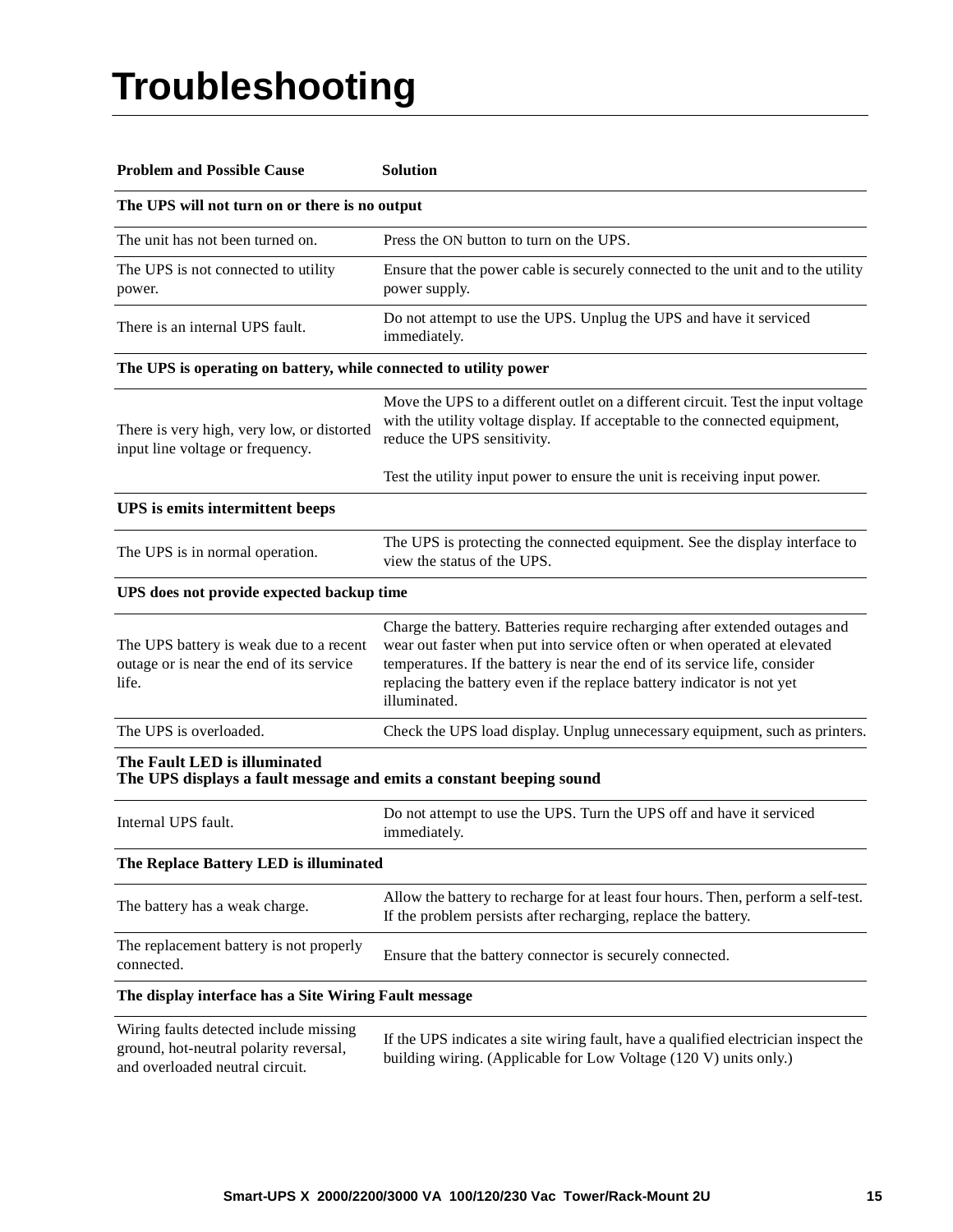# **Service**

### **If the unit requires service, do not return it to the dealer. Follow these steps:**

- 1. Review the *Troubleshooting* section of the manual to eliminate common problems.
- 2. If the problem persists, contact APC by Schneider Electric Customer Support through the APC by Schneider Electric Web site, **www.apc.com**.
	- a. Note the model number and serial number and the date of purchase. The model and serial numbers are located on the rear panel of the unit and are available through the LCD display on select models.
	- b. Call APC by Schneider Electric Customer Support and a technician will attempt to solve the problem over the phone. If this is not possible, the technician will issue a Returned Material Authorization Number (RMA#).
	- c. If the unit is under warranty, the repairs are free.
	- d. Service procedures and returns may vary internationally. Refer to the APC by Schneider Electric Web site for country specific instructions.
- 3. Pack the unit in the original packaging whenever possible to avoid damage in transit. Never use foam beads for packaging. Damage sustained in transit is not covered under warranty.
	- a. **Always DISCONNECT THE UPS BATTERIES before shipping. The United States Department of Transportation (DOT), and the International Air Transport Association (IATA) regulations require that UPS batteries be disconnected before shipping.** The internal batteries may remain in the UPS.
	- b. External Battery Pack products are deenergized when disconnected from the associated UPS product. It is not necessary to disconnect the internal batteries for shipping. Not all units utilize an external battery pack.
- 4. Write the RMA# provided by Customer Support on the outside of the package.
- 5. Return the unit by insured, prepaid carrier to the address provided by Customer Support.

### **Transport the unit**

- 1. Shut down and disconnect all connected equipment.
- 2. Disconnect the unit from utility power.
- 3. Disconnect all internal and external batteries (if applicable).
- 4. Follow the shipping instructions outlined in the *Service* section of this manual.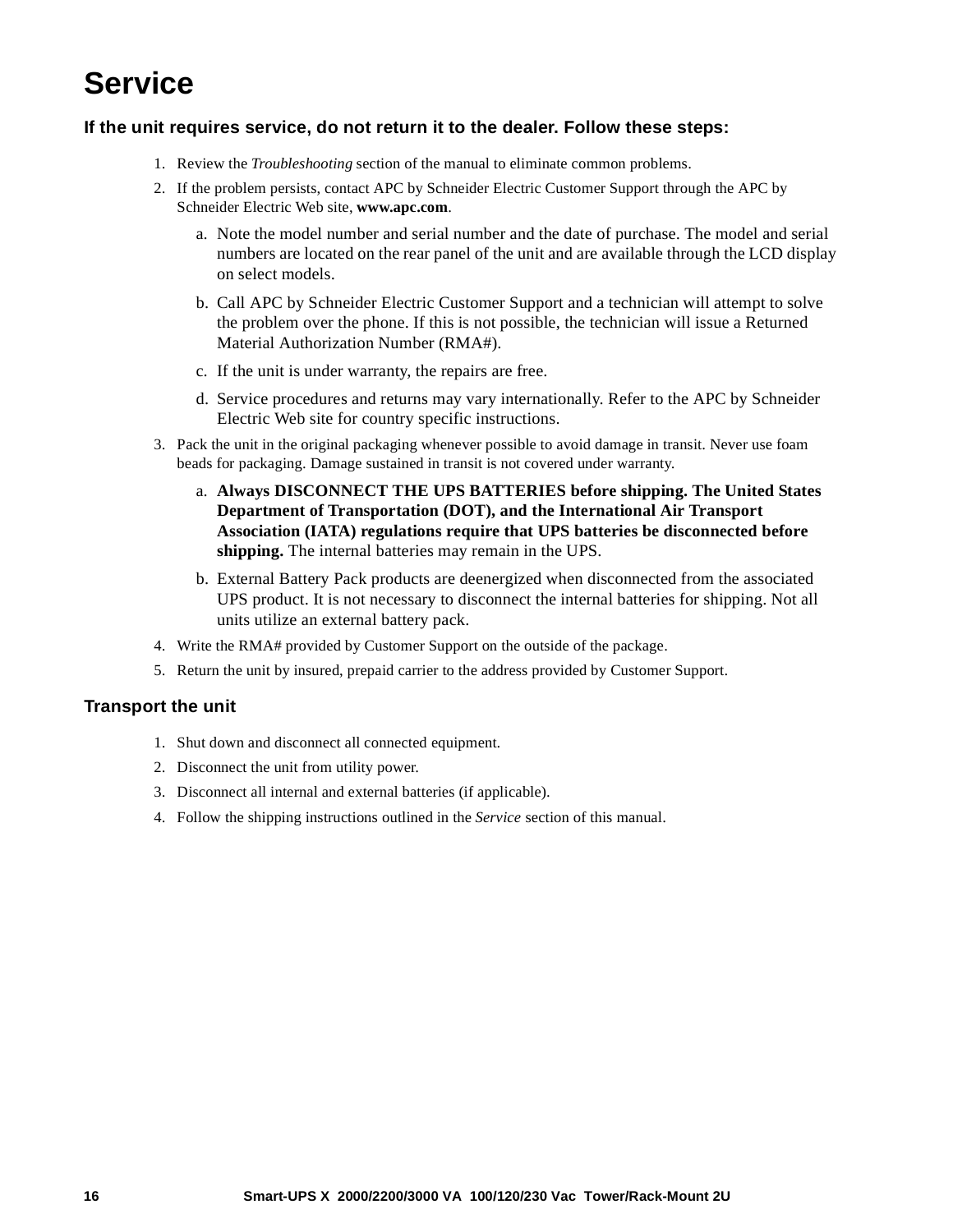### **Two Year Limited Factory Warranty**

This warranty applies only to the products you purchase for your use in accordance with this manual.

#### **Terms of warranty**

Schneider Electric IT (SEIT) warrants its products to be free from defects in materials and workmanship for a period of two years from the date of purchase. SEIT will repair or replace defective products covered by this warranty. This warranty does not apply to equipment that has been damaged by accident, negligence or misapplication or has been altered or modified in any way. Repair or replacement of a defective product or part thereof does not extend the original warranty period. Any parts furnished under this warranty may be new or factory remanufactured. For country specific warranty information, refer to the APC by Schneider Electric Web site at www.apc.com.

#### **[Non-transferable warranty](http://www.apc.com)**

This warranty extends only to the original purchaser who must have properly registered the product. The product may be registered at the APC by Schneider Electric Web site, **www.apc.com**.

#### **Exclusions**

SEIT shall not be liable under the warranty if its testing and examination disclose that the alleged defect in the product does not exist or was caused by end user's or any third person's misuse, negligence, improper installation or testing. Further, SEIT shall not be liable under the warranty for unauthorized attempts to repair or modify wrong or inadequate electrical voltage or connection, inappropriate on site operation conditions, corrosive atmosphere, repair, installation, exposure to the elements, Acts of God, fire, theft, or installation contrary to SEIT recommendations or specifications or in any event if the SEIT serial number has been altered, defaced, or removed, or any other cause beyond the range of the intended use.

**THERE ARE NO WARRANTIES, EXPRESS OR IMPLIED, BY OPERATION OF LAW OR OTHERWISE, OF PRODUCTS SOLD, SERVICED OR FURNISHED UNDER THIS AGREEMENT OR IN CONNECTION HEREWITH. SEIT DISCLAIMS ALL IMPLIED WARRANTIES OF MERCHANTABILITY, SATISFACTION AND FITNESS FOR A PARTICULAR PURPOSE. SEIT EXPRESS WARRANTIES WILL NOT BE ENLARGED, DIMINISHED, OR AFFECTED BY AND NO OBLIGATION OR LIABILITY WILL ARISE OUT OF, SEIT RENDERING OF TECHNICAL OR OTHER ADVICE OR SERVICE IN CONNECTION WITH THE PRODUCTS. THE FOREGOING WARRANTIES AND REMEDIES ARE EXCLUSIVE AND IN LIEU OF ALL OTHER WARRANTIES AND REMEDIES. THE WARRANTIES SET FORTH ABOVE CONSTITUTE SEIT'S SOLE LIABILITY AND PURCHASER'S EXCLUSIVE REMEDY FOR ANY BREACH OF SUCH WARRANTIES. SEIT WARRANTIES EXTEND ONLY TO PURCHASER AND ARE NOT EXTENDED TO ANY THIRD PARTIES.** 

**IN NO EVENT SHALL SEIT, ITS OFFICERS, DIRECTORS, AFFILIATES OR EMPLOYEES BE LIABLE FOR ANY FORM OF INDIRECT, SPECIAL, CONSEQUENTIAL OR PUNITIVE DAMAGES, ARISING OUT OF THE USE, SERVICE OR INSTALLATION, OF THE PRODUCTS, WHETHER SUCH DAMAGES ARISE IN CONTRACT OR TORT, IRRESPECTIVE OF FAULT, NEGLIGENCE OR STRICT LIABILITY OR WHETHER SEIT HAS BEEN ADVISED IN ADVANCE OF THE POSSIBILITY OF SUCH DAMAGES. SPECIFICALLY, SEIT IS NOT LIABLE FOR ANY COSTS, SUCH AS LOST PROFITS OR REVENUE, LOSS OF EQUIPMENT, LOSS OF USE OF EQUIPMENT, LOSS OF SOFTWARE, LOSS OF DATA, COSTS OF SUBSTITUENTS, CLAIMS BY THIRD PARTIES, OR OTHERWISE.**

**NO SALESMAN, EMPLOYEE OR AGENT OF SEIT IS AUTHORIZED TO ADD TO OR VARY THE TERMS OF THIS WARRANTY. WARRANTY TERMS MAY BE MODIFIED, IF AT ALL, ONLY IN WRITING SIGNED BY AN SEIT OFFICER AND LEGAL DEPARTMENT.** 

#### **[Warranty claims](http://www.apc.com/support)**

Customers with warranty claims issues may access the SEIT customer support network through the Support page of the APC by Schneider Electric Web site, **www.apc.com/support**. Select your country from the country selection drop down menu at the top of the Web page. Select the Support tab to obtain contact information for customer support in your region.